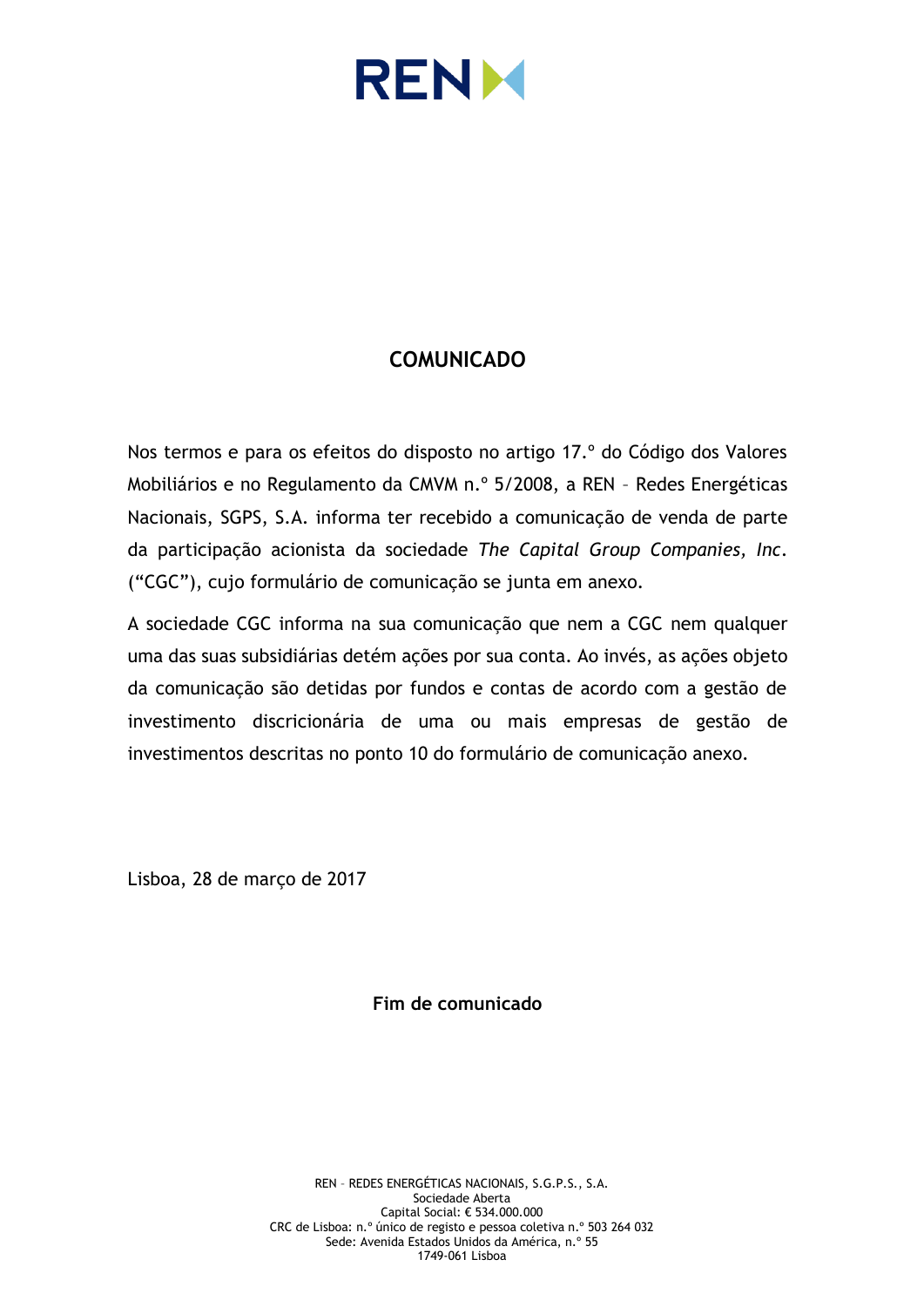

# **Standard form for notification of major holdings**

**NOTIFICATION OF MAJOR HOLDINGS** (to be sent to the relevant issuer and to the competent authority)<sup>i</sup>

## **1. Identity of the issuer or the underlying issuer of existing shares to which voting rights are attached**ii**:** REN - Redes Energeticas Nacionais SGPS S.A. **2. Reason for the notification** (please tick the appropriate box or boxes): [X] An acquisition or disposal of voting rights [] An acquisition or disposal of financial instruments [] An event changing the breakdown of voting rights [] Other (please specify)<sup>11</sup>: **3. Details of person subject to the notification obligation<sup>®</sup>:** Name: The Capital Group Companies, Inc. ("CGC") City and country of registered office (if applicable): Los Angeles, California, U.S.A. **4. Full name of shareholder(s)** (if different from 3.)<sup>v</sup> : See section 8 **5. Date on which the threshold was crossed or reached**vi**:** 24 March 2017 **6. Total positions of person(s) subject to the notification obligation:** % of voting rights  $\sim$   $\sim$   $\sim$   $\sim$   $\sim$   $\sim$ Total number of

|                                                                                    | % of voting rights<br>attached to shares<br>(total of 7.A) | % of voting rights<br>through financial<br>instruments<br>(total of $7.B.1 + 7.B.2$ ) | Total of both in %<br>$(7.A + 7.B)$ | Total number of<br>voting rights of<br><i>issuer</i> <sup>vii</sup> |
|------------------------------------------------------------------------------------|------------------------------------------------------------|---------------------------------------------------------------------------------------|-------------------------------------|---------------------------------------------------------------------|
| Resulting situation<br>on the date on which<br>threshold was<br>crossed or reached | 4.7500%                                                    | $0.0000\%$                                                                            | 4.7500%                             | 534,000,000                                                         |
| Position of previous<br>notification (if<br>applicable)                            | 5.0173%                                                    | 0.0000%                                                                               | 5.0173%                             |                                                                     |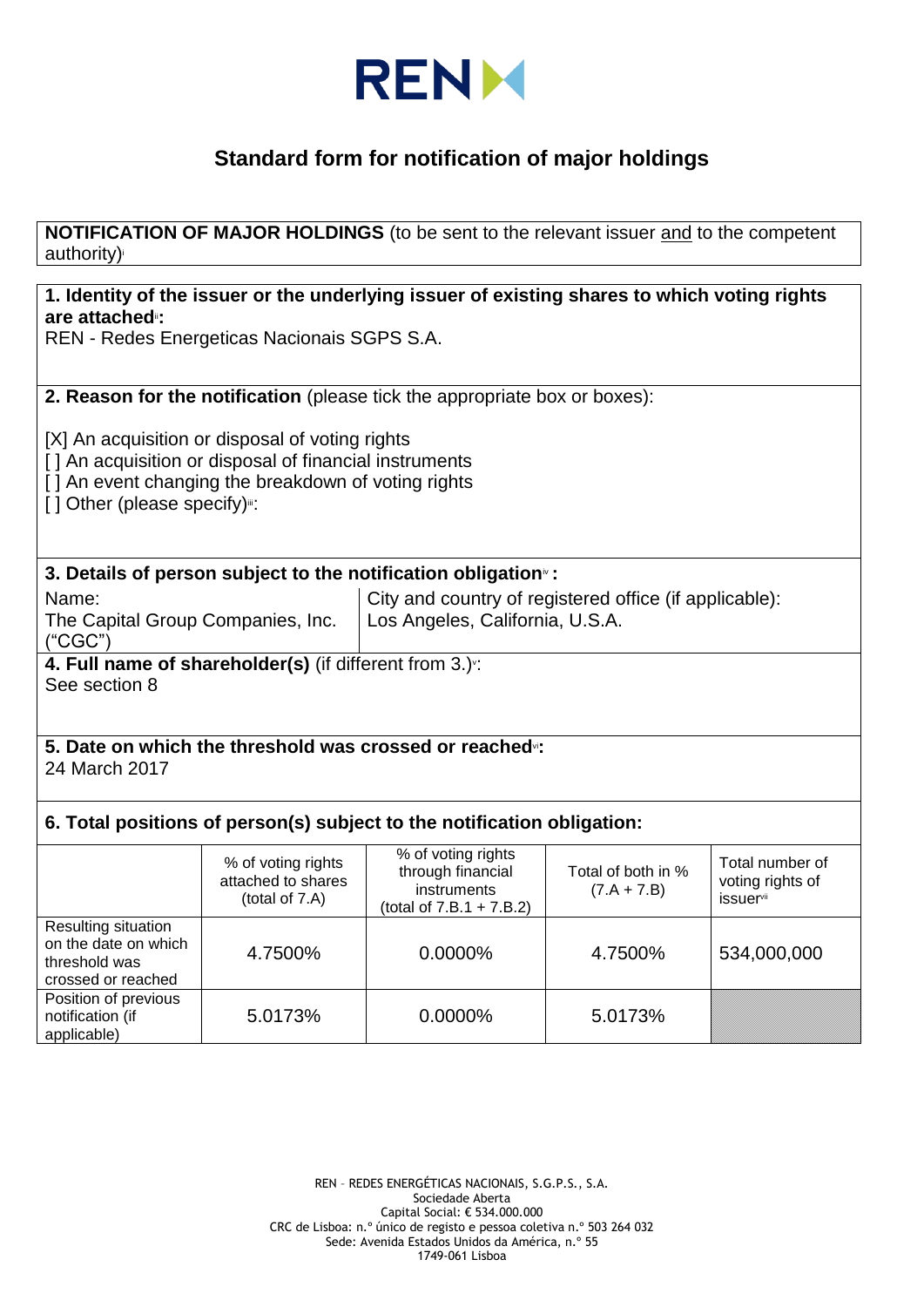

### **7. Notified details of the resulting situation on the date on which the threshold was crossed or reached**vii:

### **A: Voting rights attached to shares**

| . <u>.</u> <u>.</u>                                |                                                      |                                                         |                                                      |                                                         |  |
|----------------------------------------------------|------------------------------------------------------|---------------------------------------------------------|------------------------------------------------------|---------------------------------------------------------|--|
| Class/type of<br>shares<br>ISIN code (if possible) | Number of voting rightsix                            |                                                         | % of voting rights                                   |                                                         |  |
|                                                    | <b>Direct</b><br>(Art 9 of Directive<br>2004/109/EC) | <b>Indirect</b><br>(Art 10 of Directive<br>2004/109/EC) | <b>Direct</b><br>(Art 9 of Directive<br>2004/109/EC) | <b>Indirect</b><br>(Art 10 of Directive<br>2004/109/EC) |  |
| <b>Ordinary Shares</b><br>(PTREL0AM0008)           |                                                      | 25,365,000                                              |                                                      | 4.7500%                                                 |  |
|                                                    |                                                      |                                                         |                                                      |                                                         |  |
|                                                    |                                                      |                                                         |                                                      |                                                         |  |
| <b>SUBTOTAL A</b>                                  |                                                      | 25,365,000                                              |                                                      | 4.7500%                                                 |  |

| B 1: Financial Instruments according to Art. 13(1)(a) of Directive 2004/109/EC |                               |                                         |                                                                                                        |                    |
|--------------------------------------------------------------------------------|-------------------------------|-----------------------------------------|--------------------------------------------------------------------------------------------------------|--------------------|
| <b>Type of financial</b><br>instrument                                         | <b>Expiration</b><br>$date^x$ | Exercise/<br><b>Conversion Periodxi</b> | <b>Number of voting rights</b><br>that may be acquired if<br>the instrument is<br>exercised/converted. | % of voting rights |
| Not applicable                                                                 |                               |                                         |                                                                                                        |                    |
|                                                                                |                               |                                         |                                                                                                        |                    |
|                                                                                |                               |                                         |                                                                                                        |                    |
|                                                                                |                               | <b>SUBTOTAL B.1</b>                     |                                                                                                        |                    |

| B 2: Financial Instruments with similar economic effect according to Art. 13(1)(b) of<br><b>Directive 2004/109/EC</b> |                                        |                                             |                                                  |                            |                    |
|-----------------------------------------------------------------------------------------------------------------------|----------------------------------------|---------------------------------------------|--------------------------------------------------|----------------------------|--------------------|
| <b>Type of financial</b><br>instrument                                                                                | <b>Expiration</b><br>date <sup>x</sup> | Exercise/<br><b>Conversion</b><br>Period *i | <b>Physical or cash</b><br><b>settlement</b> xii | Number of<br>voting rights | % of voting rights |
| Not applicable                                                                                                        |                                        |                                             |                                                  |                            |                    |
|                                                                                                                       |                                        |                                             |                                                  |                            |                    |
|                                                                                                                       |                                        |                                             |                                                  |                            |                    |
|                                                                                                                       |                                        |                                             | <b>SUBTOTAL B.2</b>                              |                            |                    |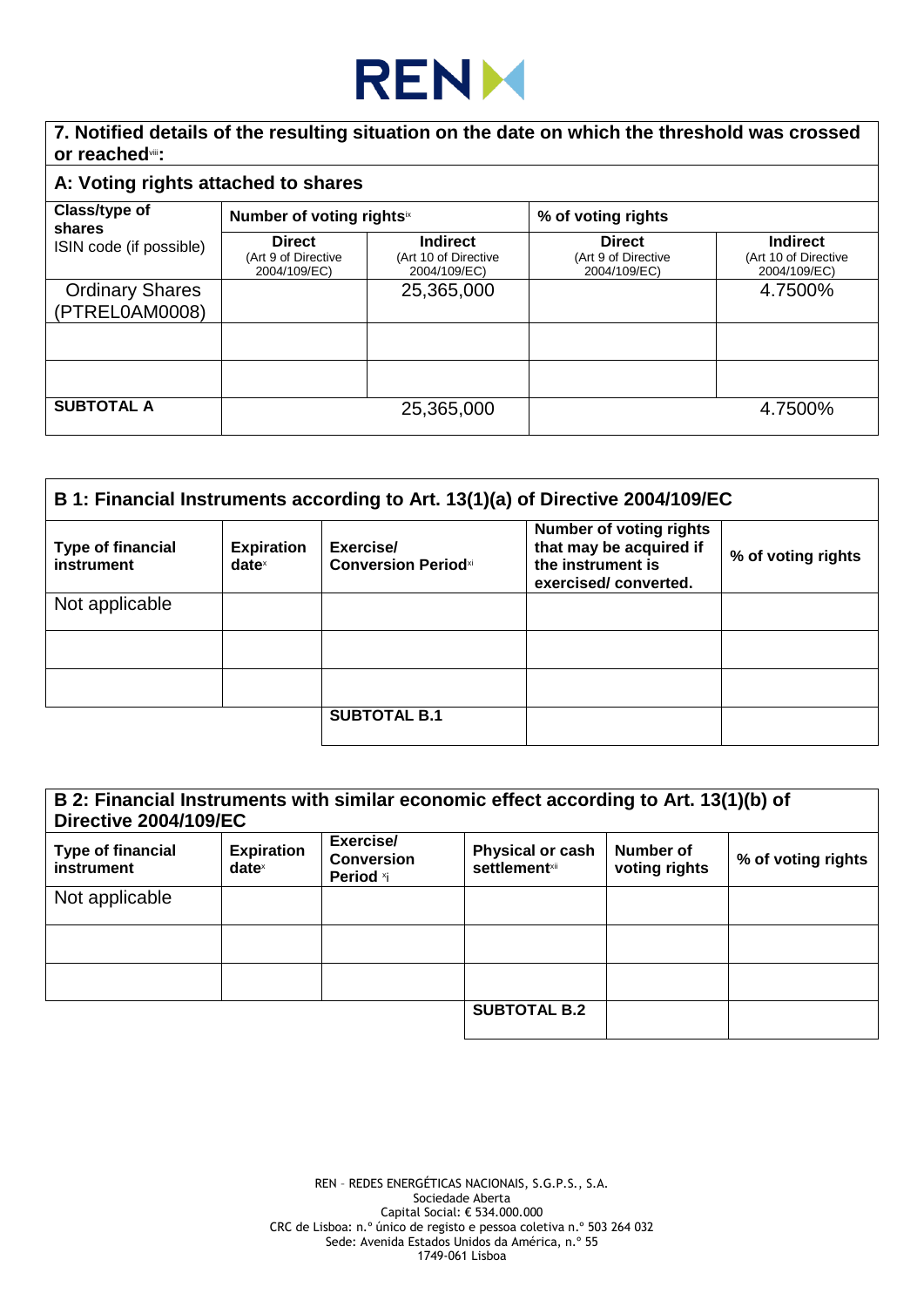

**8. Information in relation to the person subject to the notification obligation** (please tick the applicable box)**:**

**[ ] Person subject to the notification obligation is not controlled by any natural person or legal entity and does not control any other undertaking(s) holding directly or indirectly an interest in the (underlying) issuer.**xiin

**[X] Full chain of controlled undertakings through which the voting rights and/or the financial instruments are effectively held starting with the ultimate controlling natural person or legal entity**xiv**:**

| <b>Name</b> <sup>w</sup>                                                          | % of voting<br>rights if it<br>equals or is<br>higher than the<br>notifiable<br>threshold | % of voting rights<br>through financial<br>instruments if it<br>equals or is higher<br>than the notifiable<br>threshold | Total of both if it<br>equals or is<br>higher than the<br>notifiable<br>threshold |
|-----------------------------------------------------------------------------------|-------------------------------------------------------------------------------------------|-------------------------------------------------------------------------------------------------------------------------|-----------------------------------------------------------------------------------|
| The Capital Group Companies, Inc.<br>(Holdings by CG Management Companies below:) | 4.7500%                                                                                   | $0.0000\%$                                                                                                              | 4.7500%                                                                           |
| Capital Research and Management<br>Company <sup>1</sup>                           | 4.7500%                                                                                   | $0.0000\%$                                                                                                              | 4.7500%                                                                           |
| SMALLCAP World Fund, Inc. <sup>2</sup><br>(See section 10)                        |                                                                                           |                                                                                                                         |                                                                                   |

**1. Wholly-owned subsidiary of The Capital Group Companies, Inc.**

**2. Mutual fund managed by Capital Research and Management Company.**

**9. In case of proxy voting: [***name of the proxy holder***] will cease to hold [% and** *number***] voting rights as of [***date***]**

### **10. Additional information**xvi**:**

CGC is the parent company of Capital Research and Management Company ("CRMC"). CRMC is a U.S.-based investment management company that manages the American Funds family of mutual funds. CRMC manages equity assets for various investment companies through three divisions, Capital Research Global Investors, Capital International Investors and Capital World Investors. CRMC in turn is the parent company of Capital Group International, Inc. ("CGII"), which in turn is the parent company of five investment management companies ("CGII management companies"): Capital Guardian Trust Company, Capital International, Inc., Capital International Limited, Capital International Sàrl and Capital International K.K. The CGII management companies primarily serve as investment managers to institutional clients.

Neither CGC nor any of its affiliates own shares for its own accounts. Rather, the shares reported are owned by funds and accounts under the discretionary investment management of one or more of the investment management companies described above.

SMALLCAP World Fund, Inc. ("SCWF") is a mutual fund registered in the United States under the Investment Company Act of 1940. SCWF is the legal owner of 20,085,000 shares (3.7612% of outstanding shares) and has granted proxy voting authority to CRMC, its investment adviser.

SCWF submitted a separate notification disclosing its holdings as of 3 May 2016. Done at Los Angeles, California, U.S.A. on 27 March 2017.

> REN – REDES ENERGÉTICAS NACIONAIS, S.G.P.S., S.A. Sociedade Aberta Capital Social: € 534.000.000 CRC de Lisboa: n.º único de registo e pessoa coletiva n.º 503 264 032 Sede: Avenida Estados Unidos da América, n.º 55 1749-061 Lisboa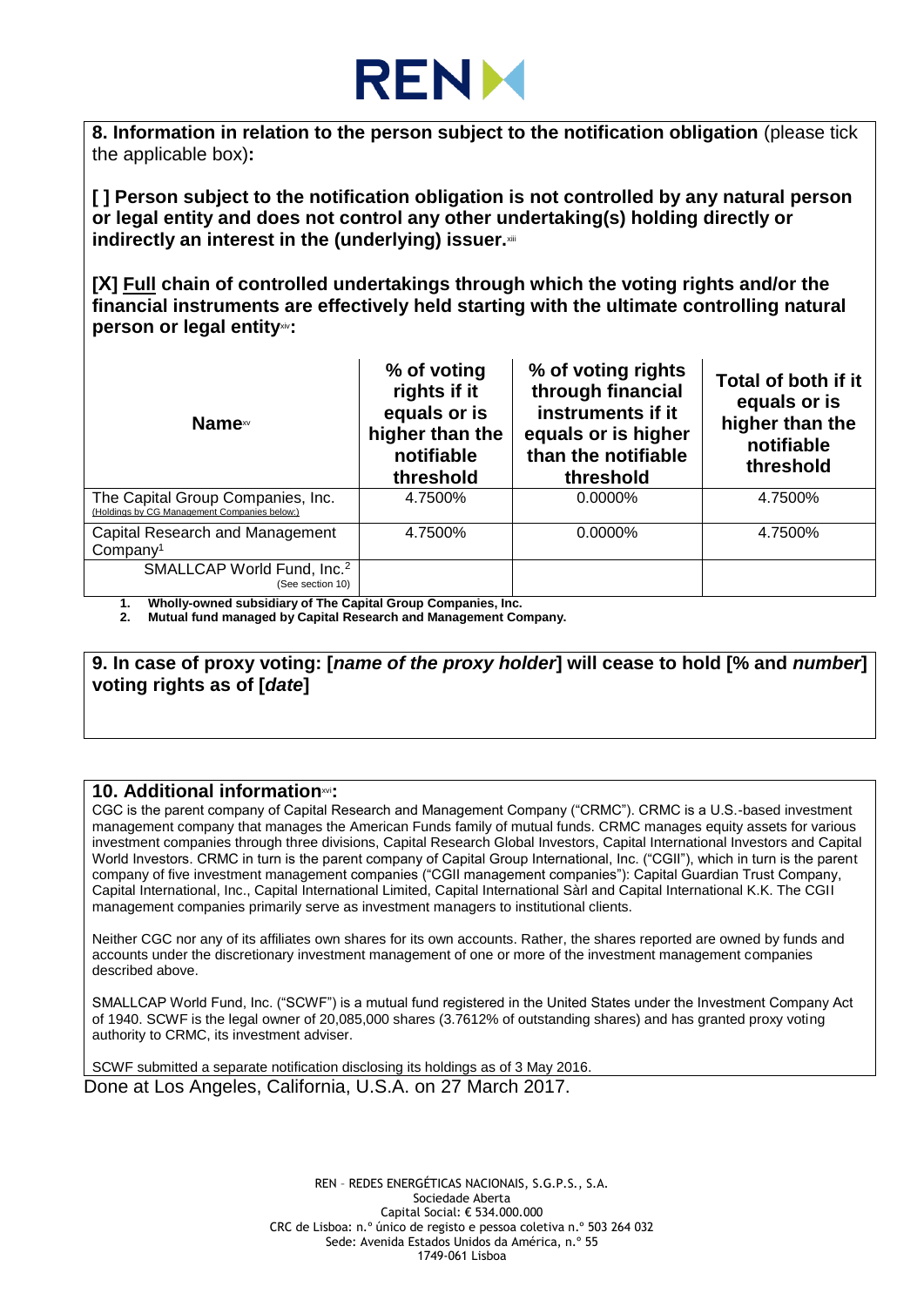

#### **Notes**

*<sup>i</sup> Please note that national forms may vary due to specific national legislation (Article 3(1a) of Directive 2004/109/EC) as for instance the applicable thresholds or information regarding capital holdings.*

*ii* Full name of the legal entity and further specification of the issuer or underlying issuer, provided it is reliable and accurate *(e.g. address, LEI, domestic number identity).*

*iii Other reason for the notification could be voluntary notifications, changes of attribution of the nature of the holding (e.g. expiring of financial instruments) or acting in concert.*

*iv This should be the full name of (a) the shareholder; (b) the natural person or legal entity acquiring, disposing of or exercising voting rights in the cases provided for in Article 10 (b) to (h) of Directive 2004/109/EC; or (c) the holder of financial instruments referred to in Article 13(1) of Directive 2004/109/EC.*

*As the disclosure of cases of acting in concert may vary due to the specific circumstances (e.g. same or different total positions of the parties, entering or exiting of acting in concert by a single party) the standard form does not provide for a specific method how to notify cases of acting in concert.*

*In relation to the transactions referred to in points (b) to (h) of Article 10 of Directive 2004/109/EC, the following list is provided as indication of the persons who should be mentioned:*

*- in the circumstances foreseen in letter (b) of Article 10 of that Directive, the natural person or legal entity that acquires the voting rights and is entitled to exercise them under the agreement and the natural person or legal entity who is transferring temporarily for consideration the voting rights;*

*- in the circumstances foreseen in letter (c) of Article 10 of that Directive, the natural person or legal entity holding the collateral, provided the person or entity controls the voting rights and declares its intention of exercising them, and natural person or legal entity lodging the collateral under these conditions;*

*- in the circumstances foreseen in letter (d) of Article 10 of that Directive, the natural person or legal entity who has a life interest in shares if that person or entity is entitled to exercise the voting rights attached to the shares and the natural person or legal entity who is disposing of the voting rights when the life interest is created;*

*- in the circumstances foreseen in letter (e) of Article 10 of that Directive, the controlling natural person or legal entity and, provided it has a notification duty at an individual level under Article 9, under letters (a) to (d) of Article 10 of that Directive or under a combination of any of those situations, the controlled undertaking;*

*- in the circumstances foreseen in letter (f) of Article 10 of that Directive, the deposit taker of the shares, if he can exercise the voting rights attached to the shares deposited with him at his discretion, and the depositor of the shares allowing the deposit taker to exercise the voting rights at his discretion;*

*- in the circumstances foreseen in letter (g) of Article 10 of that Directive, the natural person or legal entity that controls the voting rights;*

*- in the circumstances foreseen in letter (h) of Article 10 of that Directive, the proxy holder, if he can exercise the voting rights at his discretion, and the shareholder who has given his proxy to the proxy holder allowing the latter to exercise the voting rights at his discretion (e.g. management companies).*

*<sup>v</sup> Applicable in the cases provided for in Article 10 (b) to (h) of Directive 2004/109/EC. This should be the full name of the shareholder who is the counterparty to the natural person or legal entity referred to in Article 10 of that Directive unless the percentage of voting rights held by the shareholder is lower than the lowest notifiable threshold for the disclosure of voting rights holdings in accordance with national practices (e.g. identification of funds managed by management companies).*

*vi The date on which threshold is crossed or reached should be the date on which the acquisition or disposal took place or the other reason triggered the notification obligation. For passive crossings, the date when the corporate event took effect.*

*vii The total number of voting rights shall be composed of all the shares, including depository receipts representing shares, to which voting rights are attached even if the exercise thereof is suspended.*

*viii If the holding has fallen below the lowest applicable threshold in accordance with national law, please note that it might not be necessary in accordance with national law to disclose the extent of the holding, only that the new holding is below that threshold.*

> REN – REDES ENERGÉTICAS NACIONAIS, S.G.P.S., S.A. Sociedade Aberta Capital Social: € 534.000.000 CRC de Lisboa: n.º único de registo e pessoa coletiva n.º 503 264 032 Sede: Avenida Estados Unidos da América, n.º 55 1749-061 Lisboa